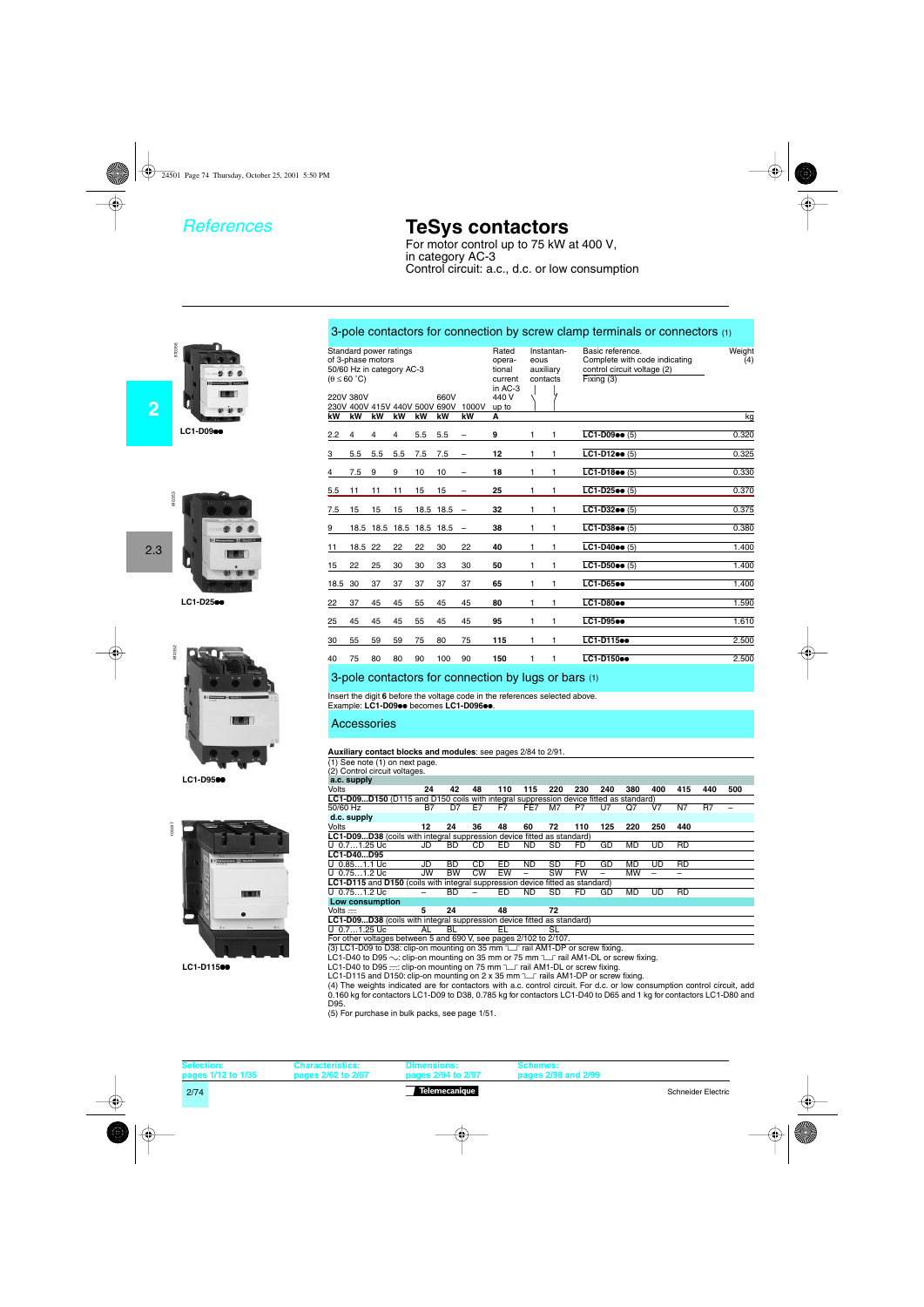*Characteristics*

### **TeSys contactors**

Model d

|                                                                                    |                     | $LC1-$<br>D09D18                                                                                                        | Ψ<br>$LC1-$<br>D <sub>25</sub> D <sub>38</sub><br>$\mathbf{0}$ | $LC1-$<br>D40       | $LC1-$<br>D50D95              | LC1-D115 &<br><b>LC1-D150</b>                                                                                         |
|------------------------------------------------------------------------------------|---------------------|-------------------------------------------------------------------------------------------------------------------------|----------------------------------------------------------------|---------------------|-------------------------------|-----------------------------------------------------------------------------------------------------------------------|
|                                                                                    |                     |                                                                                                                         |                                                                |                     |                               |                                                                                                                       |
| Conforming to EN 60947-4-1,<br>overvoltage category III,<br>degree of pollution: 3 | v                   | 690                                                                                                                     |                                                                | 1000                |                               |                                                                                                                       |
| Conforming to UL, CSA                                                              | $\mathbf{V}$<br>600 |                                                                                                                         |                                                                |                     |                               |                                                                                                                       |
| Conforming to EN 60947                                                             | kV<br>8<br>6        |                                                                                                                         |                                                                |                     |                               |                                                                                                                       |
|                                                                                    |                     | IEC 947-1, 947-4-1, NFC 63-110, VDE 0660, BS 5424, JEM 1038,<br>EN 60947-1, EN 60947-4-1.<br>GL, DNV, PTB, RINA pending |                                                                |                     |                               |                                                                                                                       |
|                                                                                    |                     | UL, CSA                                                                                                                 |                                                                |                     |                               |                                                                                                                       |
| Conforming to VDE 0106 parts 101<br>and A1 (project 2/89)                          | $\mathbf{V}$        | 400                                                                                                                     |                                                                |                     |                               |                                                                                                                       |
| Conforming to VDE 0106<br>Power connection                                         |                     | Protection against direct finger contact IP 2X                                                                          |                                                                |                     |                               |                                                                                                                       |
| Coil connection                                                                    |                     | Protection against direct finger contact IP 2X (except LC1-D40D80)                                                      |                                                                |                     |                               |                                                                                                                       |
| Conforming to IEC 68                                                               |                     | "TH"                                                                                                                    |                                                                |                     |                               |                                                                                                                       |
| Storage                                                                            | °С                  | $-60+80$                                                                                                                |                                                                |                     |                               |                                                                                                                       |
| Operation                                                                          | °С                  | $-5+60$                                                                                                                 |                                                                |                     |                               |                                                                                                                       |
| Permissible                                                                        | $\mathbf{C}$        |                                                                                                                         |                                                                |                     |                               |                                                                                                                       |
| Without derating                                                                   | m                   | 3000                                                                                                                    |                                                                |                     |                               |                                                                                                                       |
| Without derating                                                                   |                     |                                                                                                                         |                                                                |                     |                               |                                                                                                                       |
| Conforming to UL 94                                                                |                     | V <sub>1</sub>                                                                                                          |                                                                |                     |                               |                                                                                                                       |
| Conforming to IEC 695-2-1                                                          | $\mathbf{C}$        | 960                                                                                                                     |                                                                |                     |                               |                                                                                                                       |
| Contactor open                                                                     | gn                  | 10                                                                                                                      | 8                                                              | 8                   | 8                             | 6                                                                                                                     |
| Contactor closed                                                                   | gn                  | 15                                                                                                                      | 15                                                             | 10                  | 10                            | 15                                                                                                                    |
| Contactor open                                                                     | gn                  | $\overline{a}$                                                                                                          |                                                                |                     |                               |                                                                                                                       |
| Contactor closed                                                                   | gn                  | 4                                                                                                                       | 4                                                              | $\overline{4}$      | $\ensuremath{\mathsf{3}}$     | 4                                                                                                                     |
|                                                                                    |                     |                                                                                                                         |                                                                | DT20 & DT25 DT32DT6 | - 40+ 70, for operation at Uc | Complies with SNCF, Sichere Trennung recommendations<br>± 30° possible, in relation to normal vertical mounting plane |

(1) Protection ensured for the connection cross-sections shown on the next page and for connection via cable.

(2) In the least favourable direction, without change of contact state (coil supplied at Ue).

| <b>Selection:</b> | pages 1/12 to 1/35 | <b>References:</b><br>nages 2/74 to 2/77 | <b>Dimensions:</b><br>nages 2/94 to 2/97 | <b>Schemes:</b><br>pages 2/98 and 2/99 |                    |
|-------------------|--------------------|------------------------------------------|------------------------------------------|----------------------------------------|--------------------|
| 2/62              |                    |                                          | <b>Telemecanique</b>                     |                                        | Schneider Electric |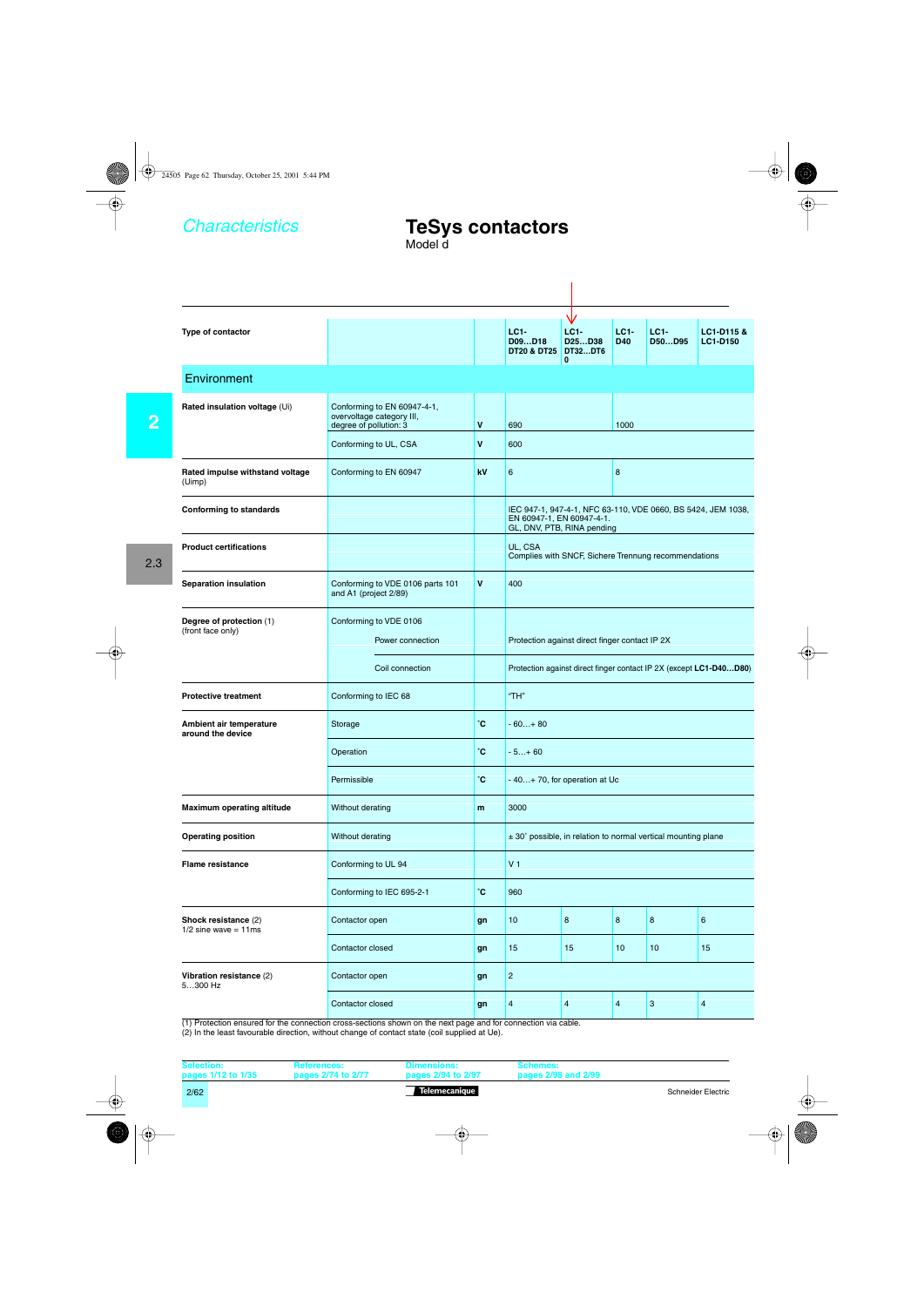*Characteristics*

# **TeSys contactors**

Model d Connections for power and control circuits

| <b>Type of contactor</b>                                  |                                         | $LC1-$                             | D09 & D12 D18<br><b>DT20 &amp;</b><br><b>DT25</b> | (3P)                            | D <sub>25</sub>                                        |                                 |                   | D32 D38 D18 (4P)<br>DT32DT60                                      | D <sub>40</sub>                                        | D50 &<br><b>D65</b>             | D80 &<br><b>D95</b>             | D115 & D150                         |
|-----------------------------------------------------------|-----------------------------------------|------------------------------------|---------------------------------------------------|---------------------------------|--------------------------------------------------------|---------------------------------|-------------------|-------------------------------------------------------------------|--------------------------------------------------------|---------------------------------|---------------------------------|-------------------------------------|
| Power circuit connections                                 |                                         |                                    |                                                   |                                 |                                                        |                                 |                   |                                                                   |                                                        |                                 |                                 |                                     |
| <b>Connection via cable</b>                               |                                         |                                    |                                                   |                                 |                                                        |                                 |                   |                                                                   |                                                        |                                 |                                 |                                     |
| Tightening                                                |                                         |                                    | Screw clamps                                      |                                 |                                                        |                                 |                   | 2-input connector                                                 | <b>Screw</b><br>clamps                                 |                                 |                                 | 1-input connector 2-input connector |
| <b>Flexible cable</b>                                     | 1 conductor                             | mm <sup>2</sup>                    | 14                                                |                                 | $1.56$   $1.510$ 2.510                                 |                                 |                   | 2.516                                                             | 2.525                                                  | $2.525$ 450                     |                                 | 10120                               |
| without cable end 2 conductors                            |                                         | mm <sup>2</sup>                    | 14                                                | 1.56                            | $1.56$ $2.510$                                         |                                 |                   | 2.516                                                             | 2.516                                                  | $2.516$ 425                     |                                 | $10120 + 1050$                      |
| <b>Flexible cable</b><br>with cable end                   | 1 conductor<br>2 conductors             | mm <sup>2</sup><br>mm <sup>2</sup> | 14<br>12.5                                        | 16<br>14                        | 16<br>14                                               | 110<br>1.56                     |                   | 2.510<br>2.510                                                    | $2.525$   $2.525$   $450$<br>$2.510$   $2.510$   $416$ |                                 |                                 | 10120<br>$10120 + 1050$             |
| Solid cable<br>without cable end 2 conductors             | 1 conductor                             | mm <sup>2</sup><br>mm <sup>2</sup> | 14<br>14                                          |                                 | $1.56$   $1.56$   $1.510$<br>$1.56$   $1.56$   $2.510$ |                                 |                   | 2.516<br>2.516                                                    | $2.525$   $2.525$   $450$<br>$2.516$   $2.516$   $425$ |                                 |                                 | 10120<br>$10120 + 1050$             |
| <b>Screwdriver</b>                                        | Phillips head<br>Ø flat screwdriver     |                                    | $N^{\circ} 2$<br>Ø6                               | $N^{\circ}$ 2<br>Ø6             | $N^{\circ} 2$<br>Ø6                                    | $N^{\circ}$ 2<br>Ø6             |                   | $N^{\circ} 2$<br>Ø6                                               | $060806080608$ -                                       |                                 |                                 |                                     |
|                                                           |                                         |                                    |                                                   |                                 |                                                        |                                 |                   |                                                                   |                                                        |                                 |                                 |                                     |
| 6 sided key<br><b>Tightening torque</b>                   |                                         | N.m                                | 1.7                                               | 1.7                             | 2.5                                                    | 2.5                             |                   | 2.5                                                               | 5                                                      | 5                               | $\overline{4}$<br>9             | 4<br>12                             |
| <b>Connection via spring terminals</b>                    |                                         |                                    |                                                   |                                 |                                                        |                                 |                   |                                                                   |                                                        |                                 |                                 |                                     |
| <b>Flexible cable</b><br>without cable end                | 1 conductor                             | mm <sup>2</sup>                    | 2.5<br>(4:DT25)                                   | 4                               | 4                                                      | 4                               |                   | (10: DT32DT60)                                                    | $\overline{\phantom{m}}$                               | $\overline{\phantom{0}}$        |                                 | $\overline{\phantom{0}}$            |
|                                                           | 2 conductors                            | mm <sup>2</sup>                    | 2.5<br>(4:DT25)                                   | $\overline{4}$                  | $\overline{4}$                                         | 4                               | $\qquad \qquad -$ |                                                                   | $\equiv$                                               | $\equiv$                        | $\overline{\phantom{m}}$        | $\equiv$                            |
| Connection via bars or lugs                               |                                         |                                    |                                                   |                                 |                                                        |                                 |                   |                                                                   |                                                        |                                 |                                 |                                     |
| <b>Bar cross-section</b>                                  |                                         |                                    | -                                                 | -                               | -                                                      | -                               |                   |                                                                   | -                                                      | -                               | $3 \times 16$                   | 5 x 25                              |
| Lug external Ø                                            |                                         | mm                                 | 8                                                 | 8                               | 10                                                     | 10                              |                   | 12                                                                | 13                                                     | 16                              | 17                              | 25                                  |
| Ø of screw                                                |                                         | mm                                 | M3.5                                              | M <sub>3.5</sub>                | M4                                                     | M <sub>4</sub>                  |                   | M <sub>5</sub>                                                    | M <sub>5</sub>                                         | M <sub>6</sub>                  | M <sub>6</sub>                  | M <sub>8</sub>                      |
| Screwdriver                                               | Phillips head                           |                                    | $N^{\circ}$ 2                                     | $N^{\circ}$ 2                   | $N^{\circ}$ 2                                          | $N^{\circ}$ 2                   |                   | $N^{\circ}$ 2                                                     | $N^{\circ}$ 2                                          | $N^{\circ}3$                    |                                 |                                     |
|                                                           | Ø flat screwdriver                      |                                    | Ø6                                                | Ø6                              | Ø6                                                     | Ø6                              |                   | Ø6                                                                | $\varnothing$ 8                                        | Ø8                              | Ø8                              | $\equiv$                            |
| Key for hexagonal headed screw                            |                                         | N.m                                | 1.7                                               | 1.7                             | 2.5                                                    | 2.5                             |                   | 2.5                                                               | 6                                                      | 6                               | 10<br>8                         | 13<br>14                            |
| Tightening torque                                         | Control circuit connections             |                                    |                                                   |                                 |                                                        |                                 |                   |                                                                   |                                                        |                                 |                                 |                                     |
| <b>Connection via cable</b> (tightening via screw clamps) |                                         |                                    |                                                   |                                 |                                                        |                                 |                   |                                                                   |                                                        |                                 |                                 |                                     |
| Flexible cable                                            |                                         |                                    |                                                   |                                 |                                                        |                                 |                   |                                                                   |                                                        |                                 |                                 | 12.5                                |
| without cable end 2 conductors                            | 1 conductor                             | mm <sup>2</sup><br>mm <sup>2</sup> | 14<br>1.4                                         | 14<br>14                        | 14<br>14                                               | 14<br>14                        |                   | 14<br>14                                                          | 14<br>14                                               | 14<br>14                        | 14<br>14                        | 12.5                                |
| <b>Flexible cable</b><br>with cable end                   | 1 conductor<br>2 conductors             | mm <sup>2</sup><br>mm <sup>2</sup> | 1.4<br>12.5                                       | 1.4<br>12.5                     | 14<br>$12.5$ 12.5                                      | 14                              |                   | 14<br>12.5                                                        | 12.5<br>12.5                                           | 12.5<br>12.5                    | 12.5<br>12.5                    | 12.5<br>12.5                        |
| Solid cable                                               | 1 conductor                             |                                    | 1.4                                               | 1.4                             | 1.4                                                    | 1.4                             |                   | 1.4                                                               |                                                        | 1.4                             | 14                              | 12.5                                |
| without cable end 2 conductors                            |                                         | mm <sup>2</sup><br>mm <sup>2</sup> | 1.4                                               | 14                              | 1.4                                                    | 14                              |                   | 1.4                                                               | 14<br>14                                               | 1.4                             | 14                              | 12.5                                |
| <b>Screwdriver</b>                                        | Phillips head                           |                                    | $N^{\circ} 2$                                     | $N^{\circ}$ 2                   | $N^{\circ}$ 2                                          | $N^{\circ}$ 2                   |                   | $N^{\circ} 2$                                                     | $N^{\circ} 2$                                          | $N^{\circ} 2$                   | $N^{\circ}$ 2                   | $N^{\circ}$ 2                       |
| <b>Tightening torque</b>                                  | $\overline{\emptyset}$ flat screwdriver | N.m                                | Ø6<br>1.7                                         | $\overline{\emptyset}$ 6<br>1.7 | $\overline{\emptyset}$ 6<br>1.7                        | $\overline{\emptyset}$ 6<br>1.7 |                   | $\overline{\emptyset}$ 6<br>1.7                                   | $\overline{\emptyset}$ 6<br>$1.2$                      | $\overline{\emptyset}$ 6<br>1.2 | $\overline{\emptyset}$ 6<br>1.2 | Ø6<br>$1.2$                         |
| Connection via spring terminals                           |                                         |                                    |                                                   |                                 |                                                        |                                 |                   |                                                                   |                                                        |                                 |                                 |                                     |
| Flexible cable                                            | 1 conductor                             | mm <sub>2</sub>                    | 2.5                                               | 2.5                             | 2.5                                                    | 2.5                             |                   | $\overline{\phantom{m}}$                                          | $\overline{\phantom{m}}$                               | $\overline{\phantom{m}}$        |                                 | $\overline{\phantom{0}}$            |
| without cable end 2 conductors                            |                                         | mm <sup>2</sup>                    | 2.5                                               | 2.5                             | 2.5                                                    | $2.5 -$                         |                   | $\equiv$                                                          | $\overline{\phantom{m}}$                               | $\equiv$                        | $\overline{\phantom{m}}$        | $\equiv$                            |
| Connection via bars or lugs                               |                                         |                                    |                                                   |                                 |                                                        |                                 |                   |                                                                   |                                                        |                                 |                                 |                                     |
| Lug external Ø<br>Ø of screw                              |                                         | mm<br>mm                           | (1)<br>(1)                                        |                                 |                                                        |                                 |                   | $\overline{\phantom{m}}$                                          | 8<br>M3.5                                              | 8<br>M3.5                       | $\boldsymbol{8}$<br>M3.5        | 8<br>M3.5                           |
| <b>Screwdriver</b>                                        | Phillips head                           |                                    |                                                   | —                               |                                                        |                                 |                   | $\overline{\phantom{0}}$                                          | $N^{\circ}$ 2                                          | $N^{\circ} 2$                   | $N^{\circ}$ 2                   | $N^{\circ}$ 2                       |
| Tightening torque                                         | Ø flat screwdriver                      | N.m                                | $\overline{\phantom{m}}$<br>$\qquad \qquad -$     | $\overline{\phantom{m}}$        | $\qquad \qquad -$                                      | $\overline{\phantom{m}}$        |                   | $\overline{\phantom{m}}$<br>$\overline{\phantom{m}}$              | Ø6<br>1.2                                              | Ø6<br>1.2                       | Ø6<br>1.2                       | $N^{\circ}6$<br>$1.2$               |
|                                                           |                                         |                                    |                                                   |                                 |                                                        |                                 |                   | (1) Spade connector or cable lug, see connection via cable above. |                                                        |                                 |                                 |                                     |
| <b>Selection:</b>                                         |                                         | <b>References:</b>                 |                                                   |                                 | <b>Dimensions:</b>                                     |                                 |                   | <b>Schemes:</b>                                                   |                                                        |                                 |                                 |                                     |
| pages 1/12 to 1/35<br>Schneider Electric                  |                                         |                                    | pages 2/74 to 2/77                                |                                 | pages 2/94 to 2/97                                     | Telemecanique                   |                   |                                                                   | pages 2/98 and 2/99                                    |                                 |                                 | 2/63                                |

2.3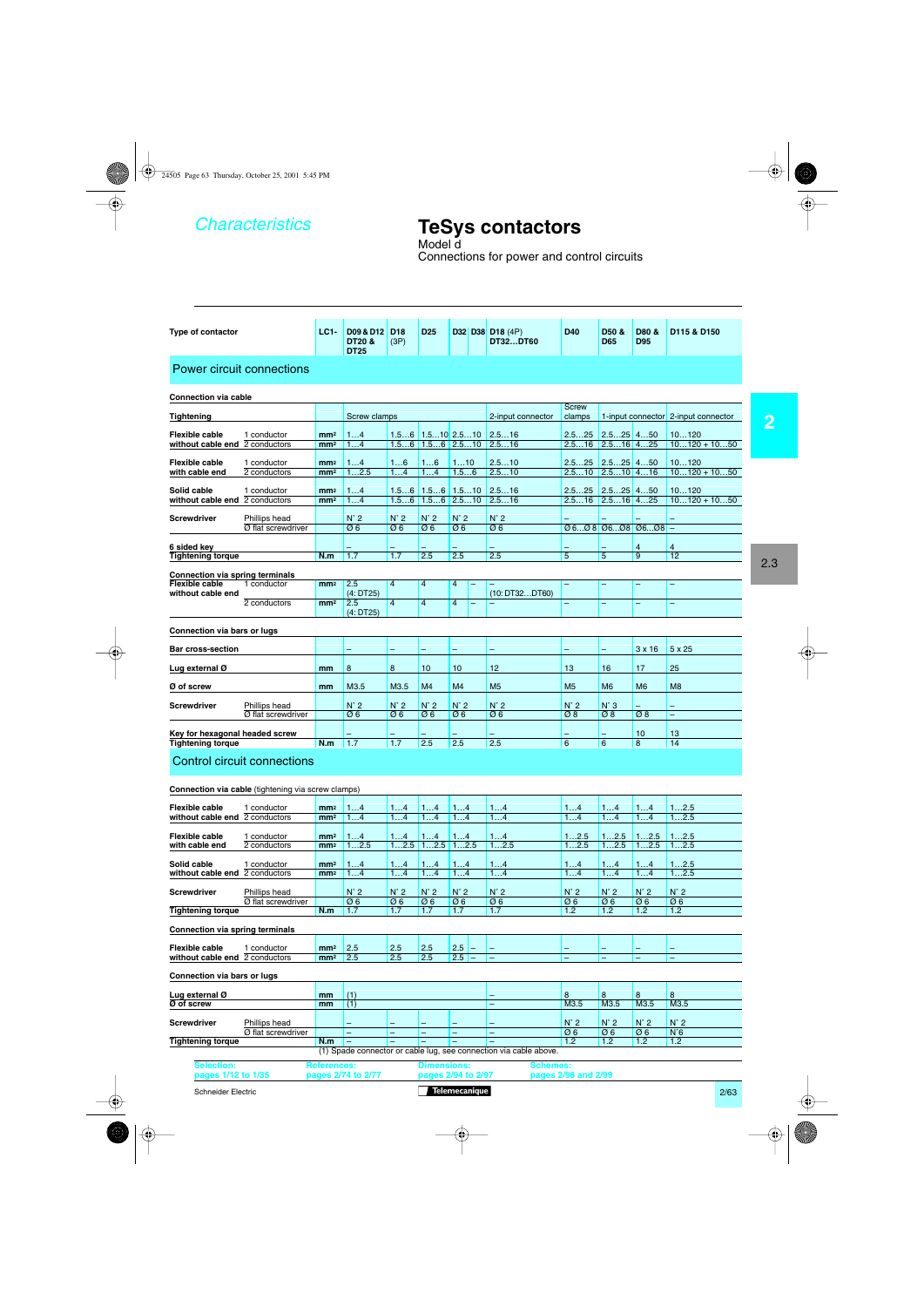## **TeSys contactors**

Model d

| <b>Type of contactor</b>                                                                                  |                                                           |                                                                            |                                                  |                 | $LC1-$      | <b>D09</b>               | <b>DT20</b>                  | D <sub>12</sub> | <b>DT25</b> | D <sub>18</sub> | <b>DT32</b>                                                                                                  | D <sub>25</sub> | <b>DT40</b> |
|-----------------------------------------------------------------------------------------------------------|-----------------------------------------------------------|----------------------------------------------------------------------------|--------------------------------------------------|-----------------|-------------|--------------------------|------------------------------|-----------------|-------------|-----------------|--------------------------------------------------------------------------------------------------------------|-----------------|-------------|
| Pole characteristics                                                                                      |                                                           |                                                                            |                                                  |                 |             |                          |                              |                 |             |                 |                                                                                                              |                 |             |
|                                                                                                           |                                                           |                                                                            |                                                  |                 |             |                          |                              |                 |             |                 |                                                                                                              |                 |             |
| Rated operational current (le)<br>(Ue $\leq$ 440 V)                                                       |                                                           | In AC-3, $\theta \leq 60^{\circ}$ C<br>In AC-1, $\theta \leq 60^{\circ}$ C |                                                  |                 | A<br>A      | 9<br>25                  | 20                           | 12<br>25        |             | 18<br>32        |                                                                                                              | 25<br>40        |             |
| Rated operational voltage (Ue)                                                                            |                                                           | Up to                                                                      |                                                  |                 | V           | 690                      |                              | 690             |             | 690             |                                                                                                              | 690             |             |
|                                                                                                           |                                                           |                                                                            |                                                  |                 |             | 25400                    |                              | 25400           |             |                 |                                                                                                              |                 |             |
| <b>Frequency limits</b>                                                                                   |                                                           | Of the operating current                                                   |                                                  |                 | <b>Hz</b>   |                          |                              |                 |             | 25400           |                                                                                                              | 25400           |             |
| Conventional thermal current (Ith)                                                                        |                                                           | $\theta \leq 60$ °C                                                        |                                                  |                 | Α           | 25                       | 20                           | 25              | 25          | 32              | 32                                                                                                           | 40              | 40          |
| Rated making capacity (440 V)                                                                             |                                                           | Conforming to IEC 947                                                      |                                                  |                 |             | 250                      |                              | 250             |             | 300             |                                                                                                              | 450             |             |
| Rated breaking capacity (440 V)                                                                           |                                                           | Conforming to IEC 947                                                      |                                                  |                 |             | 250                      |                              | 250             |             | 300             |                                                                                                              | 450             |             |
| Permissible short-time rating                                                                             |                                                           | For 1 s                                                                    |                                                  |                 | A           | 210                      |                              | 210             |             | 240             |                                                                                                              | 380             |             |
| No current flowing for preceding<br>15 minutes at $\theta \leq 40$ °C                                     |                                                           | For $10 s$<br>For 1 min                                                    |                                                  |                 | A<br>Α      | 105<br>61                |                              | 105<br>61       |             | 145<br>84       |                                                                                                              | 240<br>120      |             |
|                                                                                                           |                                                           | For 10 min                                                                 |                                                  |                 | A           | 30                       |                              | 30              |             | 40              |                                                                                                              | 50              |             |
|                                                                                                           |                                                           |                                                                            |                                                  |                 |             |                          |                              |                 |             |                 |                                                                                                              |                 |             |
| <b>Protection by fuse</b><br>against short-circuits ( $U \le 690$ V)                                      |                                                           | Without thermal overload relay,<br>fuse gG                                 |                                                  | type 1          | A           | 25                       |                              | 40              |             | 50              |                                                                                                              | 63              |             |
|                                                                                                           |                                                           |                                                                            |                                                  | type $2 \mid A$ |             | 20                       |                              | 25              |             | 35              |                                                                                                              | 40              |             |
|                                                                                                           |                                                           | With thermal overload relay                                                |                                                  |                 | Α           |                          |                              |                 |             |                 | See pages 2/52 and 2/53, for aM or gG fuse ratings<br>corresponding to the associated thermal overload relay |                 |             |
| Average impedance per pole<br>At Ith and 50 Hz                                                            |                                                           |                                                                            |                                                  |                 | $m\Omega$   | 2.5                      |                              | 2.5             |             | 2.5             |                                                                                                              | $\mathbf{2}$    |             |
| Power dissipation per pole                                                                                |                                                           | $AC-3$                                                                     |                                                  |                 | W           | 0.20                     |                              | 0.36            |             | 0.8             |                                                                                                              | 1.25            |             |
| for the above operating currents                                                                          |                                                           | $AC-1$                                                                     |                                                  |                 | W           | 1.56                     |                              | 1.56            |             | 2.5             |                                                                                                              | 3.2             |             |
| a.c. control circuit characteristics<br>Rated control circuit voltage (Uc)                                |                                                           | 50/60 Hz                                                                   |                                                  |                 | $\mathbf v$ | 12690                    |                              |                 |             |                 |                                                                                                              |                 |             |
|                                                                                                           |                                                           |                                                                            |                                                  |                 |             |                          |                              |                 |             |                 |                                                                                                              |                 |             |
| <b>Control voltage limits</b><br>50 or 60 Hz coils                                                        |                                                           | Operational                                                                |                                                  |                 |             |                          |                              |                 |             |                 |                                                                                                              |                 |             |
| 50/60 Hz coils                                                                                            |                                                           | Drop-out<br>Operational                                                    |                                                  |                 |             |                          | 0.81.1 Uc on 50 Hz and       |                 |             |                 |                                                                                                              |                 |             |
|                                                                                                           |                                                           |                                                                            |                                                  |                 |             |                          | 0.851.1 Uc on 60 Hz at 60 °C |                 |             |                 |                                                                                                              |                 |             |
|                                                                                                           |                                                           | Drop-out                                                                   |                                                  |                 |             |                          | 0.30.6 Uc at 60 °C           |                 |             |                 |                                                                                                              |                 |             |
| <b>Average consumption</b><br>at 20 °C and at Uc                                                          | $\sim$ 50 Hz Inrush                                       |                                                                            | 50 Hz coil<br>$\cos \varphi$                     |                 | VA          | 0.75                     |                              |                 |             |                 |                                                                                                              |                 |             |
|                                                                                                           |                                                           |                                                                            | 50/60 Hz coil                                    |                 | VA          | 70                       |                              |                 |             |                 |                                                                                                              |                 |             |
|                                                                                                           |                                                           | Sealed                                                                     | 50 Hz coil                                       |                 | VA          |                          |                              |                 |             |                 |                                                                                                              |                 |             |
|                                                                                                           |                                                           |                                                                            | $Cos \varphi$<br>50/60 Hz coil                   |                 | VA          | 0.3<br>$\overline{7}$    |                              |                 |             |                 |                                                                                                              |                 |             |
|                                                                                                           | $\sim$ 60 Hz Inrush                                       |                                                                            | 60 Hz coil                                       |                 | VA          |                          |                              |                 |             |                 |                                                                                                              |                 |             |
|                                                                                                           |                                                           |                                                                            | $\cos \varphi$                                   |                 |             | 0.75                     |                              |                 |             |                 |                                                                                                              |                 |             |
|                                                                                                           |                                                           |                                                                            | 50/60 Hz coil                                    |                 | <b>VA</b>   | 70                       |                              |                 |             |                 |                                                                                                              |                 |             |
|                                                                                                           |                                                           | Sealed                                                                     | 60 Hz coil                                       |                 | VA          | $\overline{\phantom{0}}$ |                              |                 |             |                 |                                                                                                              |                 |             |
|                                                                                                           |                                                           |                                                                            | $\overline{\text{Cos }\varphi}$<br>50/60 Hz coil |                 | VA          | 0.3<br>7.5               |                              |                 |             |                 |                                                                                                              |                 |             |
| <b>Heat dissipation</b>                                                                                   | 50/60 Hz                                                  |                                                                            |                                                  |                 | W           | 23                       |                              |                 |             |                 |                                                                                                              |                 |             |
| <b>Operating time (3)</b><br>Closing "C"                                                                  |                                                           |                                                                            |                                                  |                 | ms          | 1222                     |                              |                 |             |                 |                                                                                                              |                 |             |
| Opening "O"                                                                                               |                                                           |                                                                            |                                                  |                 |             | 419                      |                              |                 |             |                 |                                                                                                              |                 |             |
| <b>Mechanical life</b>                                                                                    |                                                           | 50 or 60 Hz coil                                                           |                                                  |                 |             |                          |                              |                 |             |                 |                                                                                                              |                 |             |
|                                                                                                           | 50/60 Hz coil on 50 Hz<br>in millions of operating cycles |                                                                            |                                                  |                 |             | 15                       |                              |                 |             |                 |                                                                                                              |                 |             |
| <b>Maximum operating rate</b><br>at ambient temperature $\leq 60$ °C                                      |                                                           | In operating cycles per hour                                               |                                                  |                 |             | 3600                     |                              |                 |             |                 |                                                                                                              |                 |             |
| (1) Protection ensured for the connection cross-sections shown on page 2/63 and for connection via cable. |                                                           |                                                                            |                                                  |                 |             |                          |                              |                 |             |                 |                                                                                                              |                 |             |

(2) In the least favourable direction, without change of contact state (coil supplied at Ue).

(3) The closing time "C" is measured from the moment the coil supply is switched on to initial contact of the main poles. The opening time "O" is measured from the moment the coil supply is switched off to the moment the main poles separate.

| <b>Selection:</b> | pages 1/12 to 1/35 | <b>References:</b><br>pages 2/74 to 2/77 | Dimensions:<br>pages 2/94 to 2/97 | <b>Schemes:</b><br>pages 2/98 and 2/99 |                           |
|-------------------|--------------------|------------------------------------------|-----------------------------------|----------------------------------------|---------------------------|
| 2/64              |                    |                                          | Telemecanique                     |                                        | <b>Schneider Electric</b> |

2.3

**2**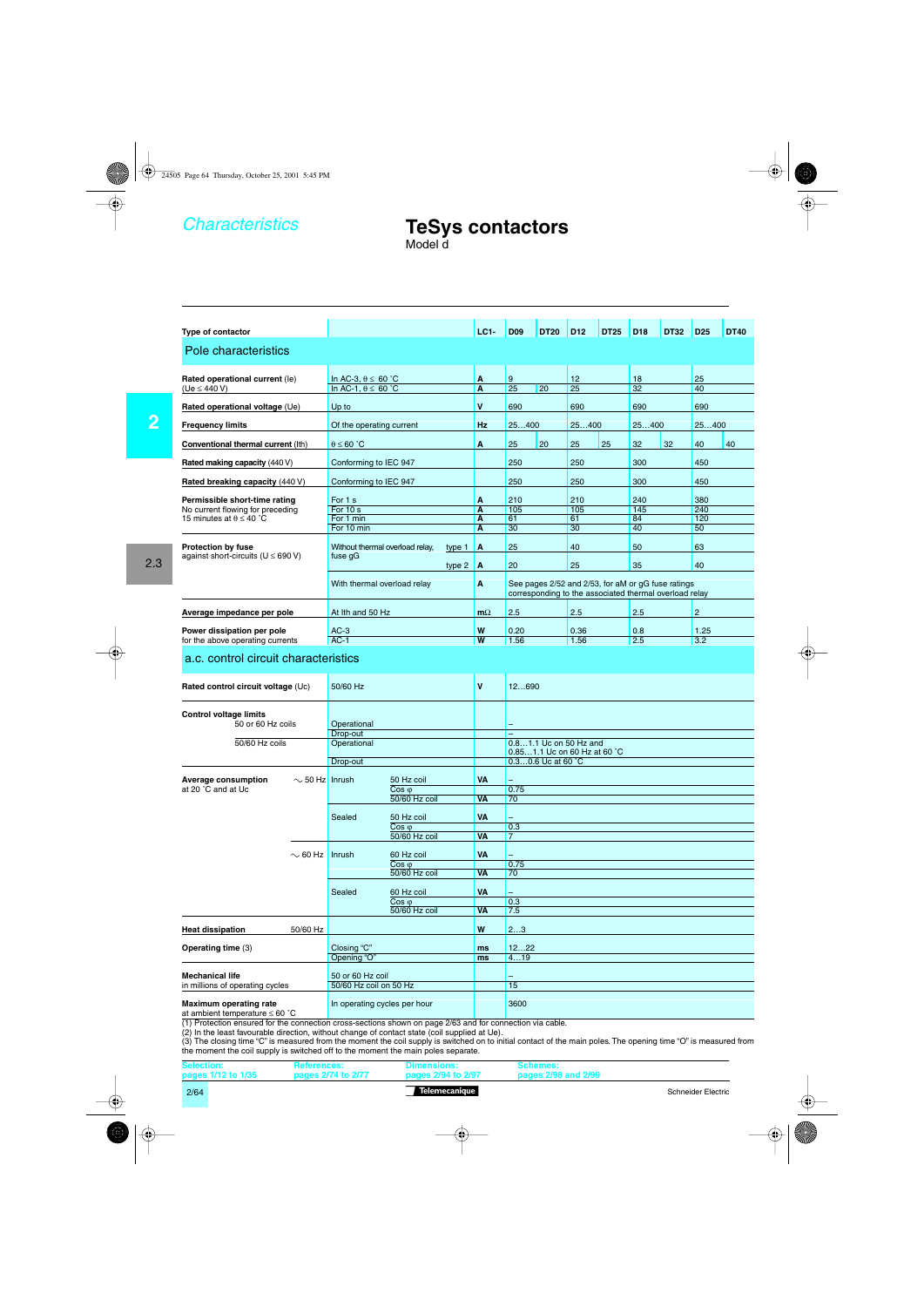| D32                      | <b>DT60</b>                  | D38                                                                                                       | D40                    | <b>D50</b>                   | <b>D65</b>   | <b>D80</b>       | <b>D95</b>     | D115                | D <sub>150</sub>                |
|--------------------------|------------------------------|-----------------------------------------------------------------------------------------------------------|------------------------|------------------------------|--------------|------------------|----------------|---------------------|---------------------------------|
|                          |                              |                                                                                                           |                        |                              |              |                  |                |                     |                                 |
|                          |                              |                                                                                                           |                        |                              |              |                  |                |                     |                                 |
| 32                       | 32                           | 38                                                                                                        | 40                     | 50                           | 65           | 80               | 95             | 115                 | 150                             |
| 50                       | 60                           | 50                                                                                                        | 60                     | 80                           | 80           | $\overline{125}$ | 125            | 200                 | 200                             |
|                          |                              |                                                                                                           |                        |                              |              |                  |                |                     |                                 |
| 690                      | 690                          | 690                                                                                                       | 1000                   | 1000                         | 1000         | 1000             | 1000           | 1000                | 1000                            |
| 25400                    | 25400                        | 25400                                                                                                     | 25400                  | 25400                        | 25400        | 25400            | 25400          | 25400               | 25400                           |
| 50                       | 60                           | 50                                                                                                        | 60                     | 80                           | 80           | 125              | 125            | 200                 | 200                             |
|                          |                              |                                                                                                           |                        |                              |              |                  |                |                     |                                 |
| 550                      | 500                          | 550                                                                                                       | 800                    | 900                          | 1000         | 1100             | 1100           | 1260                | 1660                            |
| 550                      | 500                          | 550                                                                                                       | 800                    | 900                          | 1000         | 1100             | 1100           | 1100                | 1400                            |
|                          | 430                          | 430                                                                                                       | 720                    | 810                          | 900          | 990              | 1100           | 1100                | 1400                            |
| 430<br>260               | 260                          | 310                                                                                                       | 320                    | 400                          | 520          | 640              | 800            | 950                 | 1200                            |
| $\overline{138}$         | 138                          | 150                                                                                                       | 165                    | 208                          | 260          | 320              | 400            | 550                 | 580                             |
| 60                       | 60                           | 60                                                                                                        | 72                     | 84                           | 110          | 135              | 135            | 250                 | 250                             |
|                          |                              |                                                                                                           |                        |                              |              |                  |                |                     |                                 |
| 63                       | 63                           | 63                                                                                                        | 80                     | 100                          | 160          | 200              | 200            | 250                 | 315                             |
| 63                       | 63                           | 63                                                                                                        | 80                     | 100                          | 125          | 160              | 160            | 200                 | 250                             |
|                          |                              |                                                                                                           |                        |                              |              |                  |                |                     |                                 |
|                          |                              | See pages 2/52 and 2/53, for aM or gG fuse ratings corresponding to the associated thermal overload relay |                        |                              |              |                  |                |                     |                                 |
|                          |                              |                                                                                                           |                        |                              |              |                  |                |                     |                                 |
| $\overline{c}$           | $\overline{2}$               | $\overline{2}$                                                                                            | $1.5$                  | 1.5                          | $\mathbf{1}$ | 0.8              | 0.8            | 0.6                 | 0.6                             |
|                          |                              |                                                                                                           |                        |                              |              |                  |                |                     |                                 |
| $\overline{c}$           | $\overline{c}$               | $\mathbf{3}$                                                                                              | 2.4                    | 3.7                          | 4.2          | 5.1              | 7.2            | 7.9                 | 13.5                            |
| $\overline{5}$           | $\overline{5}$               | $\overline{5}$                                                                                            | 5.4                    | 9.6                          | 6.4          | 12.5             | 12.5           | $\overline{24}$     | $\overline{24}$                 |
|                          |                              |                                                                                                           |                        |                              |              |                  |                |                     |                                 |
| 12690                    |                              |                                                                                                           | 24660                  |                              |              |                  |                | 24500               |                                 |
|                          |                              |                                                                                                           |                        |                              |              |                  |                |                     |                                 |
|                          |                              |                                                                                                           | 0.851.1 Uc at 55 °C    |                              |              |                  |                | 0.851.1 Uc at 55 °C |                                 |
|                          |                              |                                                                                                           | 0.30.6 Uc at 55 °C     |                              |              |                  |                | 0.30.5 Uc at 55 °C  |                                 |
| 0.81.1 Uc on 50 Hz and   |                              |                                                                                                           | 0.81.1 Uc on 50 Hz and |                              |              |                  |                |                     |                                 |
|                          | 0.851.1 Uc on 60 Hz at 60 °C |                                                                                                           |                        | 0.851.1 Uc on 60 Hz at 55 °C |              |                  |                |                     | 0.81.15 Uc on 50/60 Hz at 55 °C |
| 0.30.6 Uc at 60 °C       |                              |                                                                                                           | 0.30.6 Uc at 55 °C     |                              |              |                  |                | 0.30.5 Uc at 55 °C  |                                 |
|                          |                              |                                                                                                           |                        |                              |              |                  |                |                     |                                 |
|                          |                              |                                                                                                           | 200                    |                              |              |                  |                | 300                 |                                 |
| 0.75<br>70               |                              |                                                                                                           | 0.75<br>245            |                              |              |                  |                | 0.8<br>280350       | 0.9<br>280350                   |
|                          |                              |                                                                                                           |                        |                              |              |                  |                |                     |                                 |
|                          |                              |                                                                                                           | 20                     |                              |              |                  |                | 22                  |                                 |
| 0.3                      |                              |                                                                                                           | 0.3                    |                              |              |                  |                | 0.3                 | 0.9                             |
| $\overline{7}$           |                              |                                                                                                           | 26                     |                              |              |                  |                | 218                 | 218                             |
|                          |                              |                                                                                                           | 220                    |                              |              |                  |                | 300                 |                                 |
| 0.75                     |                              |                                                                                                           | 0.75                   |                              |              |                  |                | 0.8                 | 0.9                             |
| $\overline{70}$          |                              |                                                                                                           | 245                    |                              |              |                  |                | 280350              | 280350                          |
|                          |                              |                                                                                                           |                        |                              |              |                  |                |                     |                                 |
| $\overline{\phantom{m}}$ |                              |                                                                                                           | 22                     |                              |              |                  |                | 22                  | $\overline{\phantom{m}}$        |
| 0.3<br>7.5               |                              |                                                                                                           | 0.3<br>26              |                              |              |                  |                | 0.3<br>218          | 0.9<br>218                      |
|                          |                              |                                                                                                           |                        |                              |              |                  |                |                     |                                 |
| 23                       |                              |                                                                                                           | 610                    |                              |              |                  |                | 38                  | 34.5                            |
|                          |                              |                                                                                                           |                        |                              |              |                  |                |                     |                                 |
| 1222<br>419              |                              |                                                                                                           | 2026<br>812            | 2026<br>812                  | 2026<br>812  | 2035<br>620      | 2035<br>620    | 4075<br>2035        | 2035<br>4075                    |
|                          |                              |                                                                                                           |                        |                              |              |                  |                |                     |                                 |
|                          |                              |                                                                                                           | 16                     | 16                           | 16           | 10               | 10             | 8                   |                                 |
| $\overline{15}$          |                              |                                                                                                           | 6                      | 6                            | 6            | $\overline{4}$   | $\overline{4}$ | 8                   | $\overline{8}$                  |
| 3600                     |                              |                                                                                                           | 3600                   | 3600                         | 3600         | 3600             | 3600           | 2400                | 1200                            |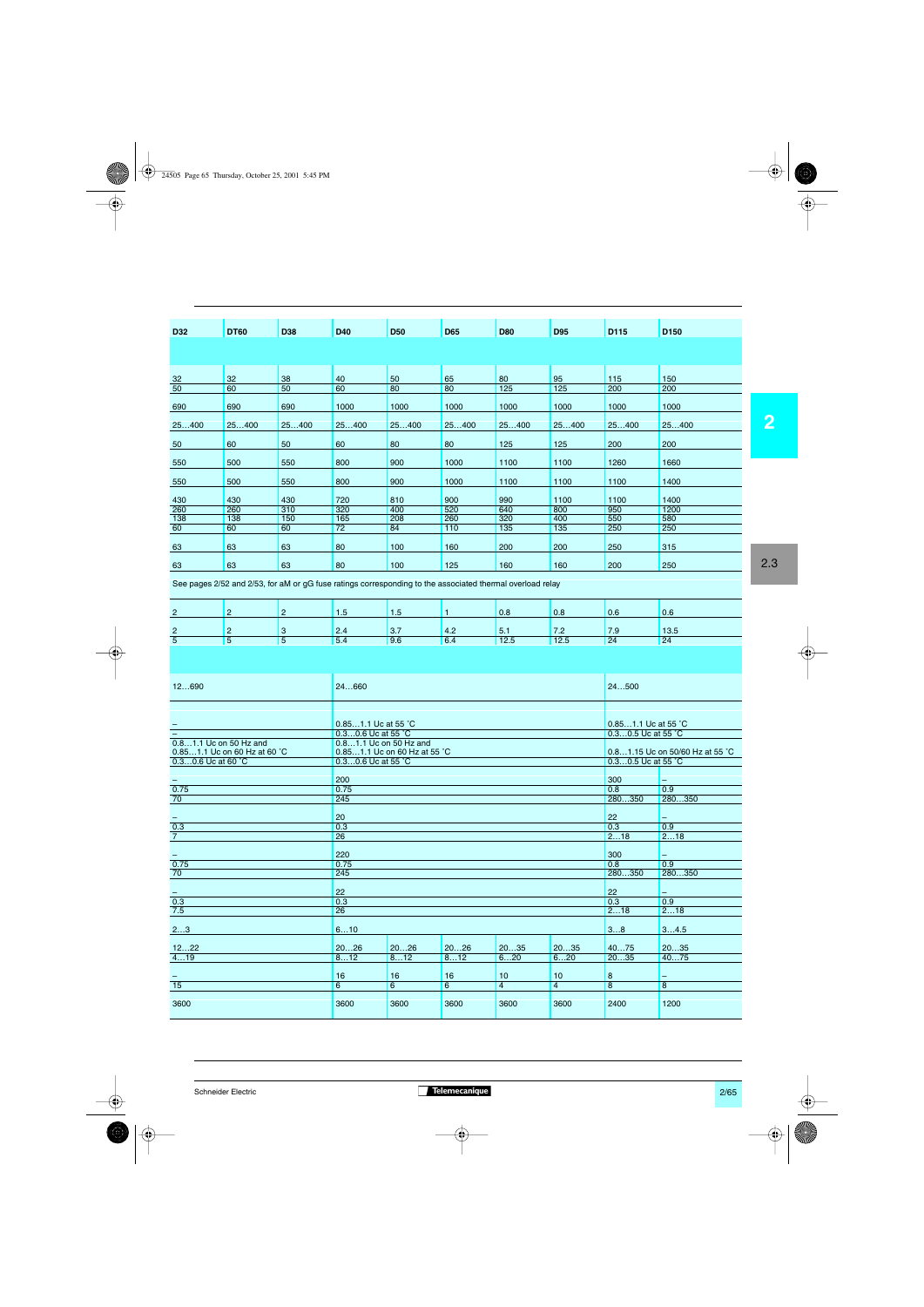## **TeSys contactors**

Model d

#### d.c. control circuit characteristics

| Type of contactor                                                    |                                           |                                                                                                                                                                                                                                                |             | $LC1-$<br>D09D38<br>DT20DT60       | LC1- or LP1-<br>D <sub>40</sub> D <sub>65</sub> | LC1 or<br><b>LP1-D80</b> | LC1-D115&<br><b>LC1-D150</b>       |
|----------------------------------------------------------------------|-------------------------------------------|------------------------------------------------------------------------------------------------------------------------------------------------------------------------------------------------------------------------------------------------|-------------|------------------------------------|-------------------------------------------------|--------------------------|------------------------------------|
| Rated control circuit voltage (Uc)                                   | $=$                                       |                                                                                                                                                                                                                                                | V           | 12440                              | 12440                                           |                          | 24440                              |
| <b>Rated insulation voltage</b>                                      | Conforming to IEC 947-1                   |                                                                                                                                                                                                                                                | ۷           | 690                                |                                                 |                          |                                    |
|                                                                      | Conforming to UL, CSA                     |                                                                                                                                                                                                                                                | v           | 600                                |                                                 |                          |                                    |
| <b>Control voltage limits</b>                                        | Operational                               | Standard coil                                                                                                                                                                                                                                  |             | $0.71.25$ Uc<br>at 60 $^{\circ}$ C | $0.851.1$ Uc at 55 °C                           |                          | $0.751.2$ Uc<br>at 55 $^{\circ}$ C |
|                                                                      |                                           | Wide range coil                                                                                                                                                                                                                                |             | $\qquad \qquad -$                  | 0.751.2 Uc at 55 °C                             |                          | $\qquad \qquad -$                  |
|                                                                      | Drop-out                                  |                                                                                                                                                                                                                                                |             | $0.10.25$ Uc<br>at 60 $^{\circ}$ C | $0.10.3$ Uc at 55 °C                            |                          | $0.150.4$ Uc<br>at 55 $^{\circ}$ C |
| <b>Average consumption</b><br>at 20 °C and at Uc                     | $=$                                       | Inrush                                                                                                                                                                                                                                         | W           | 5.4                                | 22                                              | 22                       | 270 to 365                         |
|                                                                      |                                           | Sealed                                                                                                                                                                                                                                         | W           | 5.4                                | 22                                              | 22                       | 2.45.1                             |
| Average operating time (1)                                           | Closing                                   | "C"                                                                                                                                                                                                                                            | ms          | 55                                 | 85110                                           | 95130                    | 2035                               |
| at Uc                                                                | Opening                                   | "O"                                                                                                                                                                                                                                            | ms          | 20                                 | 2035                                            | 2035                     | 4075                               |
|                                                                      | the arcing time.                          | Note: The arcing time depends on the circuit switched by the poles. For normal 3-phase applications, the arcing time<br>is usually less than 10 ms. The load is isolated from the supply after a time equal to the sum of the opening time and |             |                                    |                                                 |                          |                                    |
| Time constant $(L/R)$                                                |                                           |                                                                                                                                                                                                                                                | ms          | 28                                 | 65                                              | 75                       | 25                                 |
| <b>Mechanical life at Uc</b>                                         | In millions of operating cycles           |                                                                                                                                                                                                                                                |             | 30                                 | 20                                              | 20                       | 8                                  |
| <b>Maximum operating rate</b><br>at ambient temperature $\leq 60$ °C | In operating cycles per hour              |                                                                                                                                                                                                                                                |             | 3600                               | 3600                                            | 3600                     | 1200                               |
| Low consumption control circuit characteristics                      |                                           |                                                                                                                                                                                                                                                |             |                                    |                                                 |                          |                                    |
| Rated insulation voltage                                             | Conforming to EN 60947-1                  |                                                                                                                                                                                                                                                | $\mathbf v$ | 690                                |                                                 |                          |                                    |
|                                                                      | Conforming to UL, CSA                     |                                                                                                                                                                                                                                                | v           | 600                                |                                                 |                          |                                    |
| <b>Maximum voltage</b>                                               | Of the control circuit on $=$             |                                                                                                                                                                                                                                                |             | 250                                |                                                 |                          |                                    |
| <b>Average consumption</b>                                           |                                           |                                                                                                                                                                                                                                                |             |                                    |                                                 |                          |                                    |
| d.c.<br>at 20 °C and at Uc                                           | Wide range coil<br>$(0.71.25 \text{ Uc})$ | Inrush                                                                                                                                                                                                                                         | W           | 2.4                                |                                                 |                          |                                    |
|                                                                      |                                           | Sealed                                                                                                                                                                                                                                         | W           | 2.4                                |                                                 |                          |                                    |
| <b>Operating time (1)</b>                                            | Closing                                   | $\underline{^{\omega}C}$                                                                                                                                                                                                                       | ms          | 70                                 |                                                 |                          |                                    |
| at Uc and at 20 °C                                                   | Opening                                   | "O"                                                                                                                                                                                                                                            | ms          | 25                                 |                                                 |                          |                                    |
| Voltage limits ( $\theta \le 60$ °C)<br>of the control circuit       | Operational                               |                                                                                                                                                                                                                                                |             | 0.7 to 1.25 Uc                     |                                                 |                          |                                    |
|                                                                      | Drop-out                                  |                                                                                                                                                                                                                                                |             | $0.10.3$ Uc                        |                                                 |                          |                                    |
| Time constant $(L/R)$                                                |                                           |                                                                                                                                                                                                                                                | ms          | 40                                 |                                                 |                          |                                    |
| <b>Mechanical life</b>                                               | In millions of operating cycles           |                                                                                                                                                                                                                                                |             | 30                                 |                                                 |                          |                                    |
| <b>Maximum operating rate</b>                                        | At ambient temperature $\leq 60$ °C       |                                                                                                                                                                                                                                                | ops/h       | 3600                               |                                                 |                          |                                    |

(1) Operating times depend on the type of contactor electromagnet and its control mode.

The closing time "C" is measured from the moment the coil supply is switched on to initial contact of the main poles. The opening time "O" is measured from the moment the coil supply is switched off to the moment the main poles separate. (2) In the least favourable direction, without change of contact state.

| <b>Selection:</b>  | References:        | Dimensions:          | Schemes:            |                    |
|--------------------|--------------------|----------------------|---------------------|--------------------|
| pages 1/12 to 1/35 | pages 2/74 to 2/77 | pages 2/94 to 2/97   | pages 2/98 and 2/99 |                    |
| 2/66               |                    | <b>Telemecanique</b> |                     | Schneider Electric |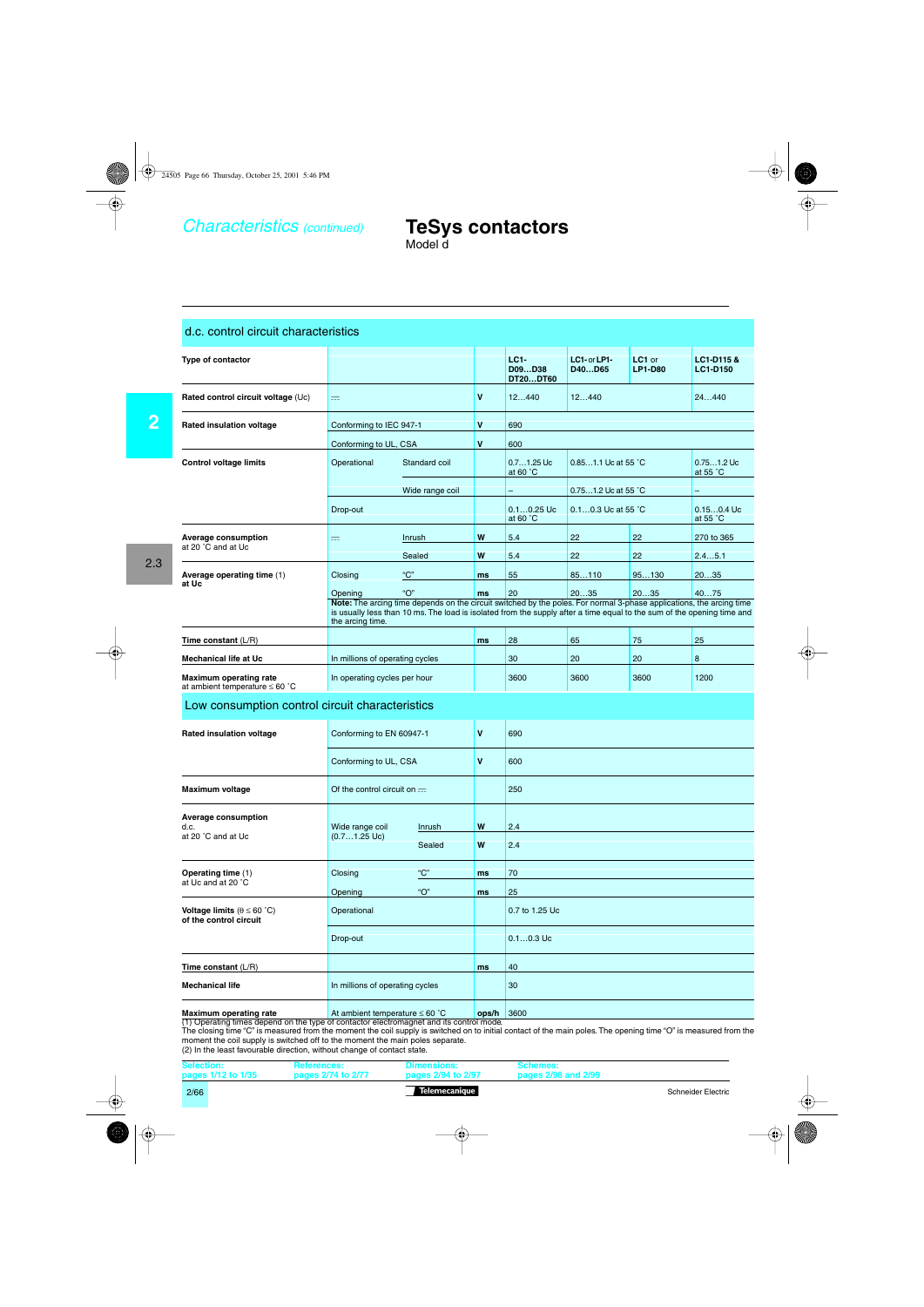*Dimensions*

### **TeSys contactors**

Model d contactors Control circuit: a.c.



2/94 Schneider Electric

**2**